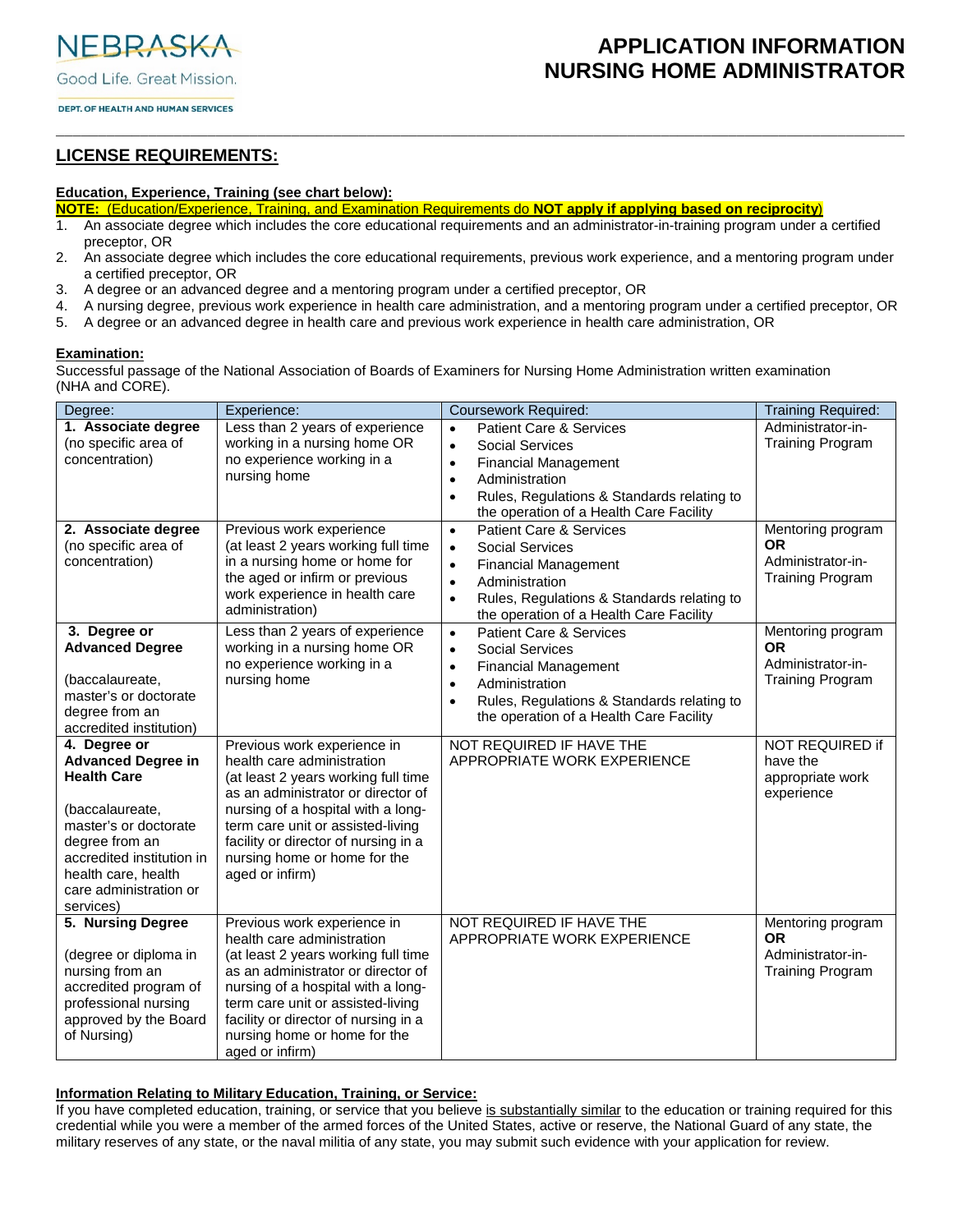## **INFORMATION FOR MILITARY SPOUSES:**

**Temporary License:** If you have an **active** nursing home administrator license in another state and you are a military spouse, you may be issued a temporary license **pending completion of the permanent license requirements**. A temporary license specifically for military spouses is available under Neb. Rev. Stat. 38-129.01 and is issued for a period not to exceed 1-year. Please review the following documents required to obtain a temporary license and those listed for a permanent license (starting with STEP 1 below) to determine which process is right for you.

To apply for this temporary license, you need **to be a resident of Nebraska** and submit the following:

- The attached application
- A copy of your military dependent identification card identifying you as the spouse of an active duty member of the United States Armed Forces
- A copy of your spouse's military orders reflecting an active-duty assignment in Nebraska
- A copy of your **active** nursing home administrator license from another state or jurisdiction
- The statutes, rules, and regulations governing the license which indicate standards that are similar to Nebraska's nursing home administrator licensing requirements.
- Permanent license fee (unless you qualified for a fee waiver)

Note: There is no additional fee for a military spouse temporary license.

**LICENSE FEE WAIVER:** Starting January 1, 2020, if you meet one of the following waiver options, your license fee **is waived**:

- 1. **Young Worker:** You are between the ages of 19 and 25 (under the age of 26).
- 2. **Low-Income Individual:** You are enrolled in a state or federal public assistance program **such as** the medical assistance program established pursuant to the Medical Assistance Act, the federal Supplemental Nutrition Assistance Program (SNAP), or the federal Temporary Assistance for Needy Families (TANF) program, **OR** your household adjusted gross income is below 130% of the federal income poverty guideline.
	- If you live in Nebraska and are enrolled in a state or federal public assistance program, no further documentation is required to be submitted.
	- If you live in a state other than Nebraska and are enrolled in a state or federal public assistance program, submit a copy of a document showing current enrollment.
	- If your household adjusted gross income is at 130% of the Federal Income Poverty Guideline or below, click this link to see the current income guidelines https[://dhhs.ne.gov/licensure/documents/LowIncomeFeeWaiverTable.pdf.](https://dhhs.ne.gov/licensure/documents/LowIncomeFeeWaiverTable.pdf) To be eligible for this waiver, you must submit a copy of your most recent tax return.
- 3. **Military Family:** You are an active duty service member in the armed services of the United States, a military spouse, honorably discharged veteran of the armed services of the United States, spouse of such honorably discharged veteran, and un-remarried surviving spouses of deceased service members of the armed services of the United States. To be eligible for this waiver, you must submit a copy of your ID card, discharge paperwork, or similar document that shows you are a military family member as described above.

**MILITARY:** To view licensing services available to members of the military and their spouses, visit our website at https[://dhhs.ne.gov/licensure/Pages/Professions-and-Occupations.aspx](https://dhhs.ne.gov/licensure/Pages/Professions-and-Occupations.aspx)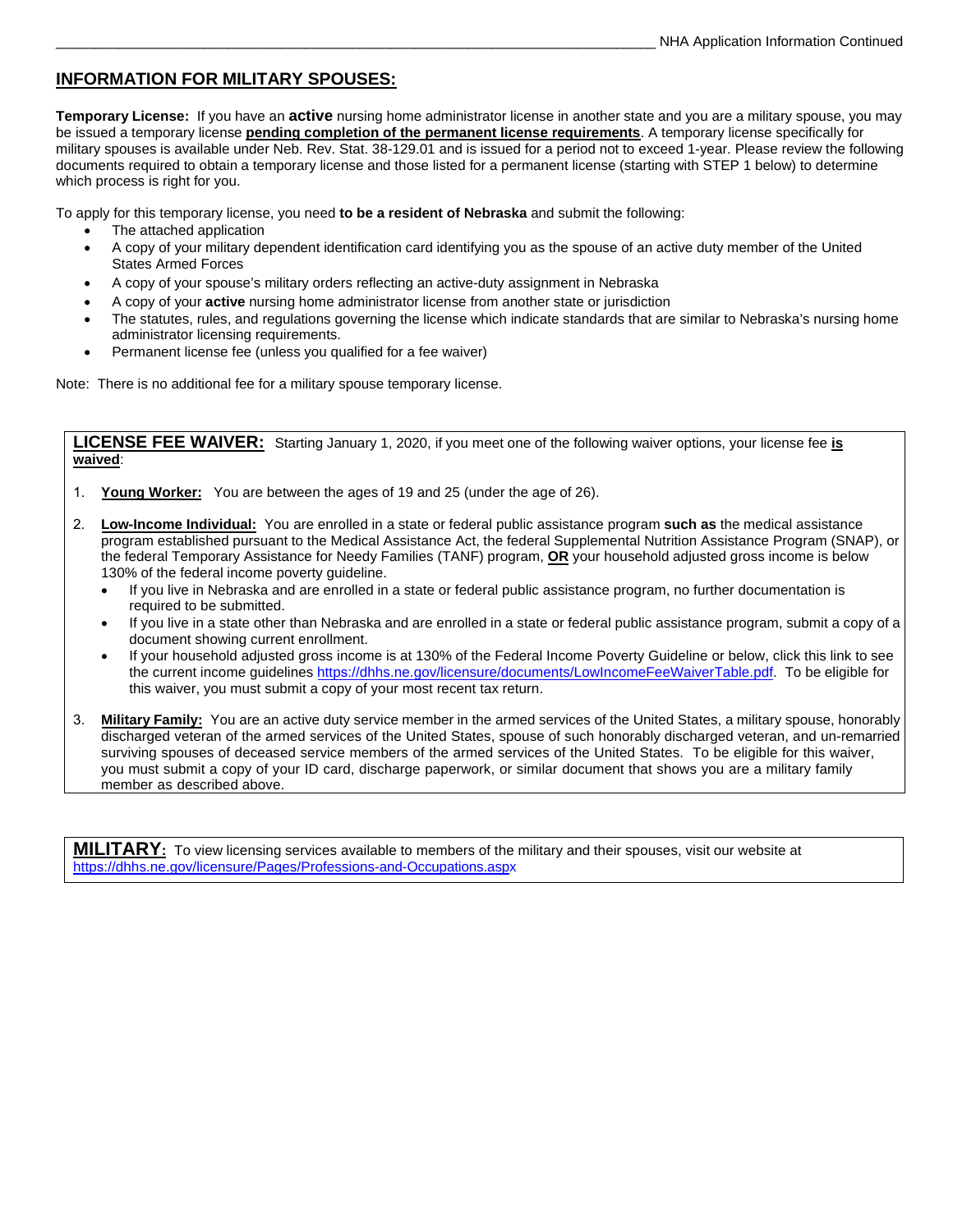#### **REQUIREMENTS TO OBTAIN A PERMANENT NURSING HOME ADMINISTRATOR LICENSE IN NEBRASKA**

### **STEP 1: Get the following documents:**

1. **US Citizenship/Lawful Presence** (must be at **least 19** years old):

**U.S. Citizen, a PHOTOCOPY** of one of the following:

- $\Box$  Birth Certificate (Hospital issued keepsake birth certificates cannot be accepted).
- $\Box$  U.S. Passport (unexpired or expired).
- $\Box$  Certificate of Naturalization.
- $\Box$  Other documents that show U.S. Citizenship.

#### **A Driver's License is NOT acceptable.**

- **NOT a U.S. Citizen, a PHOTOCOPY** of one of the following:
- $\Box$  Green Card, otherwise known as a Permanent Resident Card (Form I-551), both front and back of the card;
- Form I-94 (Arrival-Departure Record) **AND** an unexpired foreign passport with a valid unexpired US visa; or
- Employment Authorization Card **AND** 
	- $\Box$  An approved deferred action status (DACA);
	- $\Box$  A pending application for asylum in the United States;
	- $\Box$  A pending or approved application for temporary protected status in the United States; or
	- $\Box$  A pending application for adjustment of status to that of an alien lawfully admitted for permanent Residence in the United States or conditional permanent resident status in the United States.

**NOTE:** Documents (other than those for U.S. Citizenship) are verified by our office through the Department of Homeland Security. This process may take up to 30 days.

2.  $\Box$  **Education:** You must submit or have already submitted an official school, college, or university transcript. (**NOT required if applying based on reciprocity**)

**Information Relating to Military Education, Training, or Service:** If you have completed education, training, or service that you believe is substantially similar to the education or training required for this credential while you were a member of the armed forces of the United States, active or reserve, the National Guard of any state, the military reserves of any state, or the naval militia of any state, you may submit such evidence with your application for review.

- 3.  $\Box$  **Examination:** Be sure you have passed both the NHA exam and CORE exam through the National Association of Long Term Care Administrator Boards (NAB) for Nursing Home Administrators. (**NOT required if applying based on reciprocity**)
- 4.  $\Box$  **Conviction Information:** If you have **EVER** received a ticket from law enforcement or animal control, check the court system to see if the ticket is on your record as a misdemeanor or felony conviction. Speeding tickets are not misdemeanors or felonies. You are required to list ALL convictions (regardless of when they occurred) on the application; you are NOT required to list infractions, diversions or dismissals. Misdemeanor and felony convictions can either be processed through traffic or criminal court, so when you check with the county court/district court, you should ask for both traffic and criminal court misdemeanor/felony convictions.

#### **If you have convictions**, **you must submit:**

(i) A copy of the court record related to all misdemeanor and felony convictions, that includes the statement of charges and final disposition, if the conviction(s) occurred in a state other than Nebraska;

(ii) An explanation of the events leading to the conviction (what, when, where, why) and a summary of actions that the applicant has taken to address the behaviors or actions related to the conviction; and

(iii) A letter from the applicant's probation officer addressing the terms and current status of the probation, if the applicant is currently on probation.

**If you had an alcohol and drug evaluation and/or completed treatment**, to assist the Board and Department in review of any drug and/or alcohol conviction(s), the treatment provider must submit all evaluations/discharge summaries directly to the Department.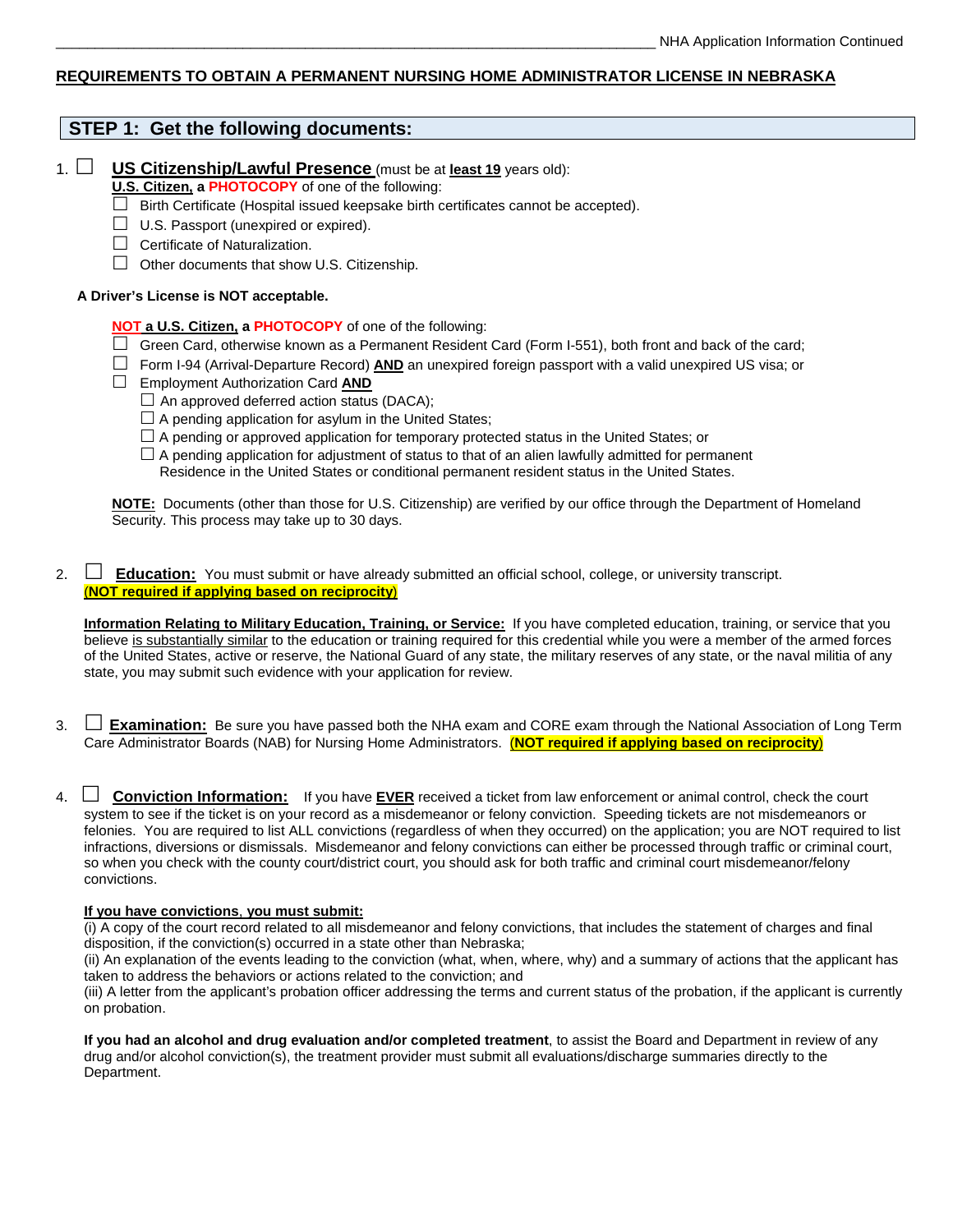| The following provides SOME examples of convictions; this is NOT a complete list |                                                     |  |  |  |
|----------------------------------------------------------------------------------|-----------------------------------------------------|--|--|--|
| • MIP/ Tobacco Use by Minor                                                      | • Driving under Suspension / Revocation             |  |  |  |
| • DUI / DWI / Open Container                                                     | • License Vehicle without Liability Insurance       |  |  |  |
| • Controlled Substance                                                           | • False Information or Reporting                    |  |  |  |
| • Shoplifting / Theft / Burglary                                                 | • Reckless Driving / Leave the Scene of an Accident |  |  |  |
| • Unauthorized use of a Financial Transaction                                    | • Operator not Carrying License                     |  |  |  |
| • Disturbing the Peace                                                           | • Unlawful Display of Plates/Renewal tabs           |  |  |  |
| • Assault / Prostitution                                                         | • Park Rule Violation / Curfew Violation            |  |  |  |
| • Disorderly Conduct / Disorderly House                                          | • Dog at Large / Fail to Vaccinate Animal           |  |  |  |
| • Fail to Appear in Court                                                        | • Littering / Fireworks / Bad Check                 |  |  |  |

**NOTE:** If you have **any criminal charges or license disciplinary actions pending that result in a conviction or license discipline**, you are required to report such action to the Investigative Unit **within 30 days of the conviction or disciplinary action.**  Reporting forms can be obtained at the following website: https[://dhhs.ne.gov/Pages/Investigations.aspx](https://dhhs.ne.gov/Pages/Investigations.aspx) or by phone 402-471-0175.

5. **Dether State License Information:** You must contact the states in which you are licensed or have held a license and request the State Office complete a certification. **(DO NOT send a copy of your license)**. **Disciplinary Action:** If you have had any disciplinary actions taken against your credential(s), you must submit a copy of the disciplinary action(s), including charges and disposition.

**NON-ENGLISH DOCUMENTS:** Any documents written in a language other than English must be accompanied by a complete translation into the English language. The translation must be an original document and contain the notarized signature of the translator. An individual may not translate his/her own documents.

| <b>STEP 2:</b> Submit your application to the Licensure Unit |                                                                                 |
|--------------------------------------------------------------|---------------------------------------------------------------------------------|
| $\Box$ Completed Application                                 | $\perp$ License Certifications (if licensed in another state)                   |
| Citizenship or Lawful Presence Document                      | $\Box$ The License Fee (unless you qualified for a fee waiver). See the license |
| Education Documents                                          | application for a listing of fees. Pay by check/money order (your cancelled     |
| $\Box$ Conviction Records (if you have convictions)          | check is your proof of receipt); debit or credit card is not accepted.          |

**Application Review:** All applications are reviewed in date order received.

- If your application **is missing information**, you will be contacted **by e-mail** within approximately 10 days; the e-mail will list the information that is required to compete your application. You have 90 days to complete your application; if not completed within this 90 days, your application will be closed and all documents destroyed. A new application will then be required.
- If your application **is complete**, you will receive **by e-mail** your license number.

**Records Retention Schedule**: When your license is issued, your application and documents will be kept by the Department for 5 years; then all documents will be destroyed. We encourage you to keep a copy of your application for your records.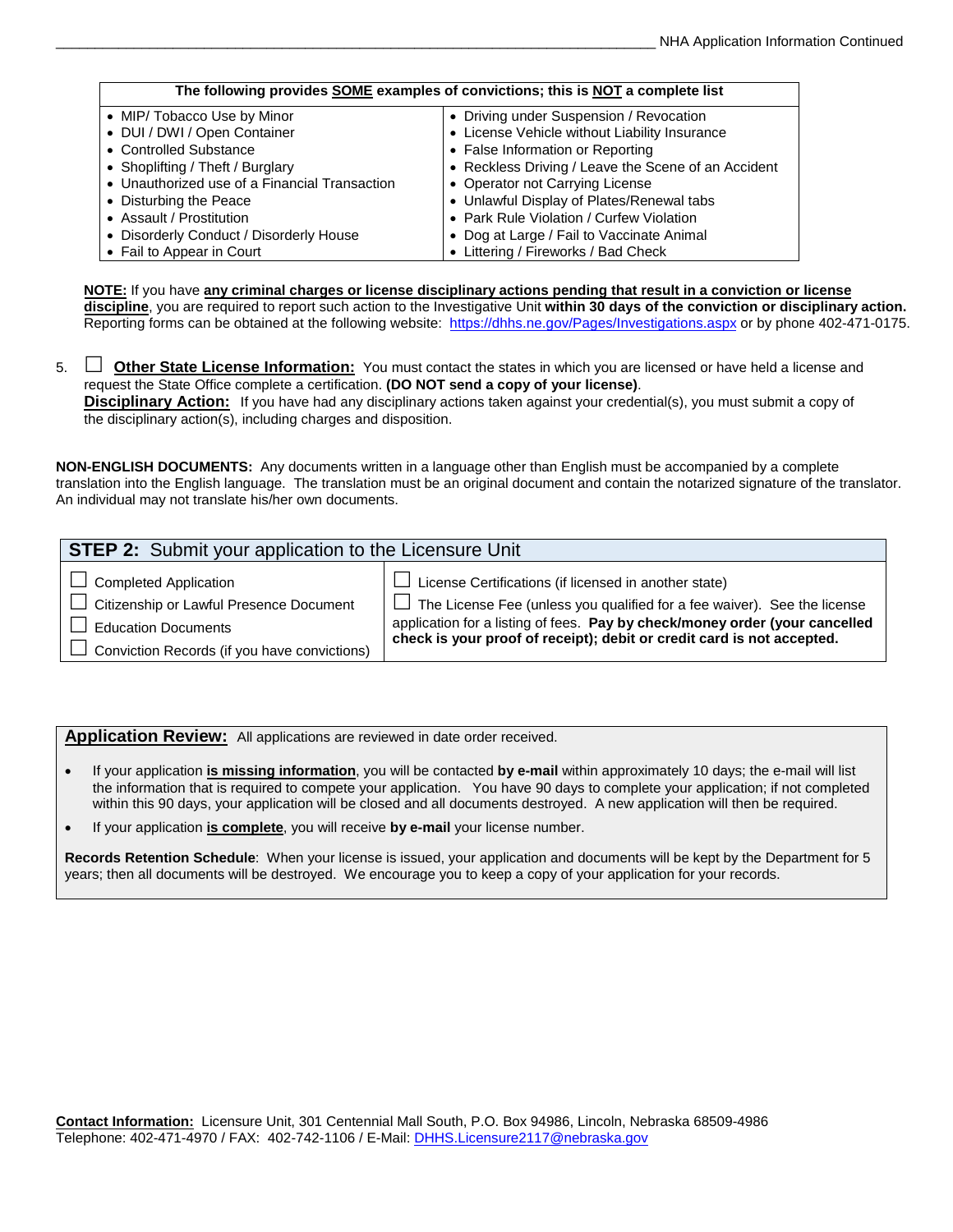

Good Life. Great Mission.

DEPT. OF HEALTH AND HUMAN SERVICES<br>Licensure Unit P.O. Box 94986, Lincoln, Nebraska 68509-4986 [Dhhs.licensure2117@nebraska.gov](mailto:Dhhs.licensure2117@nebraska.gov) 402-471-4970

## **NURSING HOME ADMINISTRATOR LICENSE APPLICATION**

| You must complete all sections of this application<br>Mail this application to the address listed above.                                                                                                                                                                                                                                                  |                                                                                                                            |       |       |       |       |       |       |       |       |       |       |       |
|-----------------------------------------------------------------------------------------------------------------------------------------------------------------------------------------------------------------------------------------------------------------------------------------------------------------------------------------------------------|----------------------------------------------------------------------------------------------------------------------------|-------|-------|-------|-------|-------|-------|-------|-------|-------|-------|-------|
| <b>LICENSE APPLICATION CATEGORY and FEES</b>                                                                                                                                                                                                                                                                                                              |                                                                                                                            |       |       |       |       |       |       |       |       |       |       |       |
| <b>Initial License</b>                                                                                                                                                                                                                                                                                                                                    |                                                                                                                            |       |       |       |       |       |       |       |       |       |       |       |
| Reciprocity License (licensed in another state)                                                                                                                                                                                                                                                                                                           |                                                                                                                            |       |       |       |       |       |       |       |       |       |       |       |
| Temporary License (only applies to Military Spouses) - no fee                                                                                                                                                                                                                                                                                             |                                                                                                                            |       |       |       |       |       |       |       |       |       |       |       |
|                                                                                                                                                                                                                                                                                                                                                           | A. Fee Waiver: If you meet one of the following fee waivers, your initial license fee is waived.<br>Check only one waiver: |       |       |       |       |       |       |       |       |       |       |       |
| Young Worker: I am under 26 years old.<br>Low-income Individual:                                                                                                                                                                                                                                                                                          |                                                                                                                            |       |       |       |       |       |       |       |       |       |       |       |
| I am enrolled in a state or federal public assistance program, including, but not limited to, the<br>medical assistance program established pursuant to the Medical Assistance Act, the federal Supplemental Nutrition Assistance<br>Program, or the federal Temporary Assistance for Needy Families program,                                             |                                                                                                                            |       |       |       |       |       |       |       |       |       |       |       |
| <b>OR</b><br>$\Box$ My household adjusted gross income is below 130% of the federal income poverty guideline.                                                                                                                                                                                                                                             |                                                                                                                            |       |       |       |       |       |       |       |       |       |       |       |
| Military Family: I am an active duty service member in the armed services of the United States, a military spouse, honorably<br>discharged veteran of the armed services of the United States, spouse of such honorably discharged veteran, and un-remarried<br>surviving spouses of deceased service members of the armed services of the United States. |                                                                                                                            |       |       |       |       |       |       |       |       |       |       |       |
| B. Fee Required if YOU DO NOT qualify for one of the above fee and you must pay the fee listed in the chart                                                                                                                                                                                                                                               |                                                                                                                            |       |       |       |       |       |       |       |       |       |       |       |
| below.<br>Pay by check or money order to: Licensure Unit                                                                                                                                                                                                                                                                                                  |                                                                                                                            |       |       |       |       |       |       |       |       |       |       |       |
| Your cancelled check is your proof of payment. Payment is processed upon receipt. Debit or credit card is not accepted.                                                                                                                                                                                                                                   |                                                                                                                            |       |       |       |       |       |       |       |       |       |       |       |
| Fee is based on month and year your license will be issued:                                                                                                                                                                                                                                                                                               |                                                                                                                            |       |       |       |       |       |       |       |       |       |       |       |
| <b>YEAR</b>                                                                                                                                                                                                                                                                                                                                               | Jan                                                                                                                        | Feb   | Mar   | Apr   | May   | June  | July  | Aug   | Sept  | Oct   | Nov   | Dec   |
| <b>Odd Numbered Year</b>                                                                                                                                                                                                                                                                                                                                  | \$166                                                                                                                      | \$166 | \$166 | \$166 | \$166 | \$166 | \$166 | \$166 | \$166 | \$166 | \$166 | \$166 |
| Even Numbered Year                                                                                                                                                                                                                                                                                                                                        | \$166                                                                                                                      | \$166 | \$166 | \$166 | \$166 | \$166 | 41.50 | 41.50 | 41.50 | 41.50 | 41.50 | 41.50 |

NOTE: All licenses expire 12/31 of even-numbered years

#### **SECTION A: INFORMATION**

|                | You must print your Legal Name below                                                                                                                                                                                                                                                                                                     |                  |         |                   |            |      |
|----------------|------------------------------------------------------------------------------------------------------------------------------------------------------------------------------------------------------------------------------------------------------------------------------------------------------------------------------------------|------------------|---------|-------------------|------------|------|
|                | First:                                                                                                                                                                                                                                                                                                                                   |                  | Middle: |                   | Last Name: |      |
|                |                                                                                                                                                                                                                                                                                                                                          |                  |         |                   |            |      |
|                | List any other names, you are or have ever been known as (AKA),<br>including maiden name and your last name on your birth certificate                                                                                                                                                                                                    |                  |         |                   |            |      |
| $\overline{2}$ | Address:                                                                                                                                                                                                                                                                                                                                 | Street/PO/Route: |         |                   |            |      |
|                |                                                                                                                                                                                                                                                                                                                                          | City:            |         | State or Country: |            | Zip: |
| 3              | Social Security Number (SSN):                                                                                                                                                                                                                                                                                                            |                  |         |                   |            |      |
|                | Neb. Rev. Stat. §§38-123 and 38-130 requires you to provide your social security number to DHHS. Although your number is not public<br>information, DHHS may share your social security number for child support enforcement or other administrative purposes and provide it<br>to the Department of Revenue or the Department of Labor. |                  |         |                   |            |      |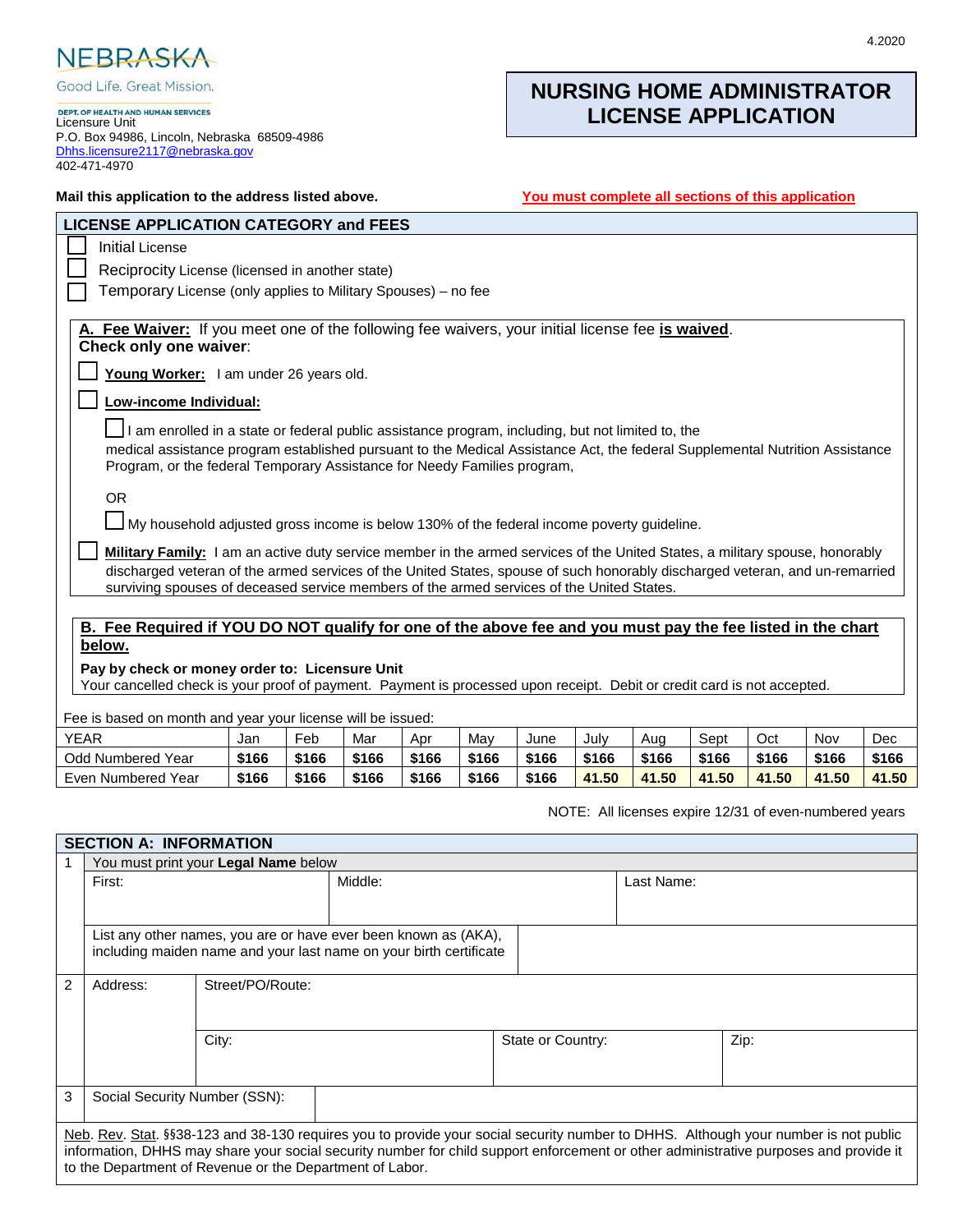#### NHA Application - Page 2

| 4                                    | If you ARE NOT a U.S. Citizen,<br>list your Alien Registration #<br>or $1-94$ #:                                                                       | A#:<br>I-94 # |                                                                                                                                                 |  |  |  |  |
|--------------------------------------|--------------------------------------------------------------------------------------------------------------------------------------------------------|---------------|-------------------------------------------------------------------------------------------------------------------------------------------------|--|--|--|--|
| 5<br>Date of Birth (Month/Day/Year): |                                                                                                                                                        |               | Place of Birth (City/State or COUNTRY):                                                                                                         |  |  |  |  |
| 6                                    | Phone #: (optional)*                                                                                                                                   |               | Additional Phone #: (optional)*                                                                                                                 |  |  |  |  |
|                                      | E-Mail Address:                                                                                                                                        |               |                                                                                                                                                 |  |  |  |  |
|                                      |                                                                                                                                                        |               | * phone number and e-mail is optional, but providing this information will speed up communication with you                                      |  |  |  |  |
| $\overline{7}$                       | Have you ever been denied the right to<br>Yes<br>No<br>If yes, explain:<br>take a license examination in any State?                                    |               |                                                                                                                                                 |  |  |  |  |
| 8                                    | Military Spouse: Are you the spouse of an active duty<br>member of the United States Armed Forces who has an<br>active-duty assignment in in Nebraska? |               | Yes<br>No<br>If checked yes and you are applying for a temporary license, you must<br>include all documentation identified in the instructions. |  |  |  |  |

#### **SECTION B: CONVICTION AND LICENSURE INFORMATION**

Failure to disclose any such conviction or disciplinary action, regardless of when the action occurred, could result in disciplinary action, including, but not limited to, payment of a civil penalty.

**CONVICTION INFORMATION: You must list ALL** misdemeanor or felony convictions (regardless of when they occurred); you are NOT required to list infractions, diversions or dismissals. Misdemeanor and felony convictions can either be processed through traffic or criminal court, so when you check with the county court/district court, you should ask for both traffic and criminal court misdemeanor and felony convictions.

| Have you <b>EVER</b> been<br>convicted of a<br>misdemeanor or felony? | Name of Conviction | Date of Action | Name of Court Taking<br>Action |
|-----------------------------------------------------------------------|--------------------|----------------|--------------------------------|
| Yes<br>No <sub>1</sub>                                                |                    |                |                                |
|                                                                       |                    |                |                                |
|                                                                       |                    |                |                                |
|                                                                       |                    |                |                                |
|                                                                       |                    |                |                                |
|                                                                       |                    |                |                                |

| The following provides <b>SOME</b> examples of convictions; this is <b>NOT</b> a complete list |                                               |  |  |  |
|------------------------------------------------------------------------------------------------|-----------------------------------------------|--|--|--|
| • MIP/ Tobacco Use by Minor                                                                    | • Driving under Suspension / Revocation       |  |  |  |
| $\bullet$ DUI/DWI                                                                              | • License Vehicle without Liability Insurance |  |  |  |
| • Controlled Substance                                                                         | • Fail to Appear in Court                     |  |  |  |
| • Open Container                                                                               | • False Information or Reporting              |  |  |  |
| • Shoplifting / Theft / Burglary                                                               | • Leave the Scene of an Accident              |  |  |  |
| • Unauthorized use of a Financial Transaction                                                  | • Operator not Carrying License               |  |  |  |
| • Disturbing the Peace                                                                         | • Unlawful Display of Plates/Renewal tabs     |  |  |  |
| • Assault / Prostitution                                                                       | • Park Rule Violation / Curfew Violation      |  |  |  |
| • Disorderly Conduct / Disorderly House                                                        | • Dog at Large / Fail to Vaccinate Animal     |  |  |  |
| • Reckless Driving                                                                             | • Littering / Fireworks / Bad Check           |  |  |  |

**NOTE:** If you have any criminal charges or credential disciplinary actions pending that result in a conviction or credential discipline, you are required to report such action to the Investigative Unit **within 30 days of the conviction or disciplinary action. Reporting forms can be obtained at:** https[://dhhs.ne.gov/Pages/investigations.aspx](https://dhhs.ne.gov/Pages/Investigations.aspx) or by phone **402-471-0175**.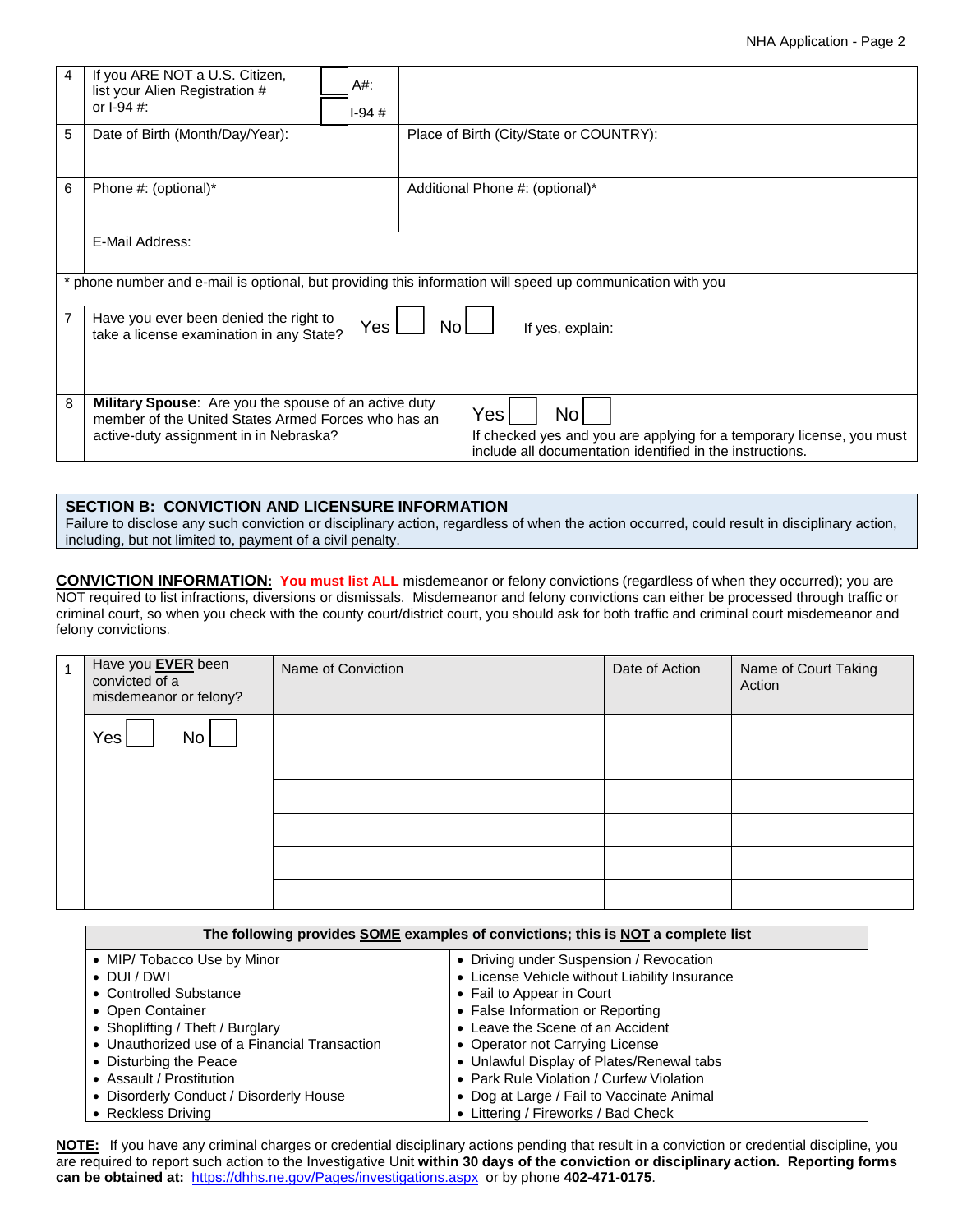**LICENSE INFORMATION:** The following questions relate to a license that you currently hold or have held (such as nursing, EMT, counseling, etc.) in a state **other** than Nebraska.

| 2 | Do you hold or have you held a license in any<br>other state(s)?                                                                                      | If yes, what state(s)? | What type of license? |                             |
|---|-------------------------------------------------------------------------------------------------------------------------------------------------------|------------------------|-----------------------|-----------------------------|
|   | Yes<br>No.                                                                                                                                            |                        |                       |                             |
|   |                                                                                                                                                       |                        |                       |                             |
|   |                                                                                                                                                       |                        |                       |                             |
|   | If YES, has your license ever been denied,<br>refused renewal, limited, suspended, revoked<br>or had other disciplinary measures taken<br>against it? | Type of Action         | Date of Action        | Name of State Taking Action |
|   | Yes<br>No                                                                                                                                             |                        |                       |                             |

### **Section C does not apply to applicants holding a current license as a Nursing Administrator in another state**

| SECTION C: ADMINISTRATOR-IN-TRAINING, MENTORING PROGRAM, OR EDUCATION<br>(Check appropriate program below)                                                                                                                                                                                                                                                                                                                                                                                                                                                                                                                      |  |  |  |  |  |  |
|---------------------------------------------------------------------------------------------------------------------------------------------------------------------------------------------------------------------------------------------------------------------------------------------------------------------------------------------------------------------------------------------------------------------------------------------------------------------------------------------------------------------------------------------------------------------------------------------------------------------------------|--|--|--|--|--|--|
| AIT: I have completed at least 640 hours in an administrator-in-training program in NOT less than 4 months                                                                                                                                                                                                                                                                                                                                                                                                                                                                                                                      |  |  |  |  |  |  |
| MENTORING PROGRAM: I have completed at least 640 hours in a mentoring program in NOT less than 4 months                                                                                                                                                                                                                                                                                                                                                                                                                                                                                                                         |  |  |  |  |  |  |
| <u>OR</u>                                                                                                                                                                                                                                                                                                                                                                                                                                                                                                                                                                                                                       |  |  |  |  |  |  |
| DEGREE OR ADVANCED DEGREE IN HEALTH CARE<br>I have a baccalaureate, master's or doctorate degree from an accredited institution in health care, health care administration or<br>services<br>AND I have previous work experience in health care administration which includes at least 2 years working full time as an<br>administrator or director of nursing of a hospital with a long-term care unit or assisted-living facility or director of nursing in a<br>nursing home or home for the aged or infirm. If applying under this option, you must submit evidence from your employer<br>of your previous work experience. |  |  |  |  |  |  |
| Information Relating to Military Education, Training, or Service:<br>If you have completed education, training, or service that you believe is substantially similar to the education or training required for<br>this credential while you were a member of the armed forces of the United States, active or reserve, the National Guard of any state,<br>the military reserves of any state, or the naval militia of any state, you may submit such evidence with your application for review.                                                                                                                                |  |  |  |  |  |  |

| <b>SECTION D: PRACTICE PRIOR TO LICENSE</b><br>If you practice prior to being issued a license you are subject to assessment of an Administrative Penalty of \$10 per day up to \$1,000,<br>or other action as provided in the statutes and regulations. |                                                                                               |  |  |  |  |
|----------------------------------------------------------------------------------------------------------------------------------------------------------------------------------------------------------------------------------------------------------|-----------------------------------------------------------------------------------------------|--|--|--|--|
| <b>Yes</b>                                                                                                                                                                                                                                               | No Have you practiced as a nursing home administrator in Nebraska without a Nebraska license? |  |  |  |  |
| If yes, what are the actual number of days you practiced<br>in Nebraska without a license and what is the business<br>name, location and telephone number of the practice:                                                                               | Number of days:                                                                               |  |  |  |  |
|                                                                                                                                                                                                                                                          | Name of Business:                                                                             |  |  |  |  |
|                                                                                                                                                                                                                                                          | City:                                                                                         |  |  |  |  |
|                                                                                                                                                                                                                                                          | Telephone #:                                                                                  |  |  |  |  |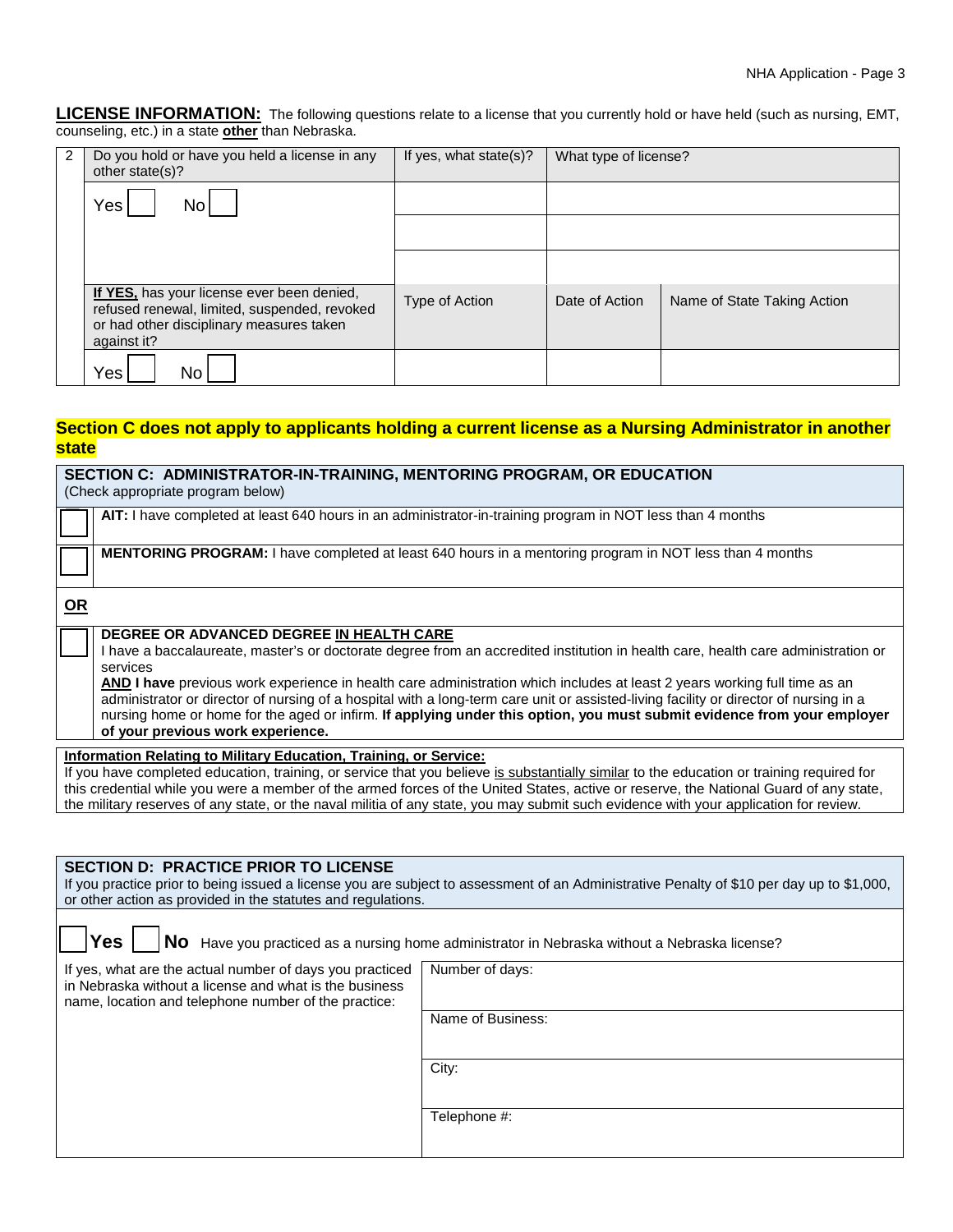| <b>SECTION E: ATTESTATION</b>                                                                                                                                                                                                                                      |  |  |  |  |  |
|--------------------------------------------------------------------------------------------------------------------------------------------------------------------------------------------------------------------------------------------------------------------|--|--|--|--|--|
| For the purpose of meeting Neb. Rev. Stat. §§4-108 through 4-114 and 38-129 (check ONE of the boxes below):                                                                                                                                                        |  |  |  |  |  |
| I attest that:                                                                                                                                                                                                                                                     |  |  |  |  |  |
| I am a citizen of the United States.                                                                                                                                                                                                                               |  |  |  |  |  |
| I am NOT a citizen of the United States. I am a qualified alien under the federal Immigration and Nationality Act, or a non-<br>immigrant lawfully present in the United States, with documentation such as a permanent resident card, I-94 document, asylum, etc. |  |  |  |  |  |
| I am NOT a citizen of the United States. I have an unexpired Employment Authorization Document (EAD) and documentation<br>listed under the Federal REAL ID act, such as DACA, pending asylum, pending refugee, etc.                                                |  |  |  |  |  |
| I am NOT a citizen of the United States, a nonimmigrant, nor a qualified alien under the Federal                                                                                                                                                                   |  |  |  |  |  |
| Immigration and Nationality Act.                                                                                                                                                                                                                                   |  |  |  |  |  |
| I further attest that:                                                                                                                                                                                                                                             |  |  |  |  |  |
| I have read the application or have had the application read to me; and<br>1.<br>I am of good character and all statements on this application are true and complete.<br>2.                                                                                        |  |  |  |  |  |
|                                                                                                                                                                                                                                                                    |  |  |  |  |  |
| Signature:<br><u> 1980 - Jan Sterling von Berling von Berling von Berling von Berling von Berling von Berling von Berling von B</u>                                                                                                                                |  |  |  |  |  |